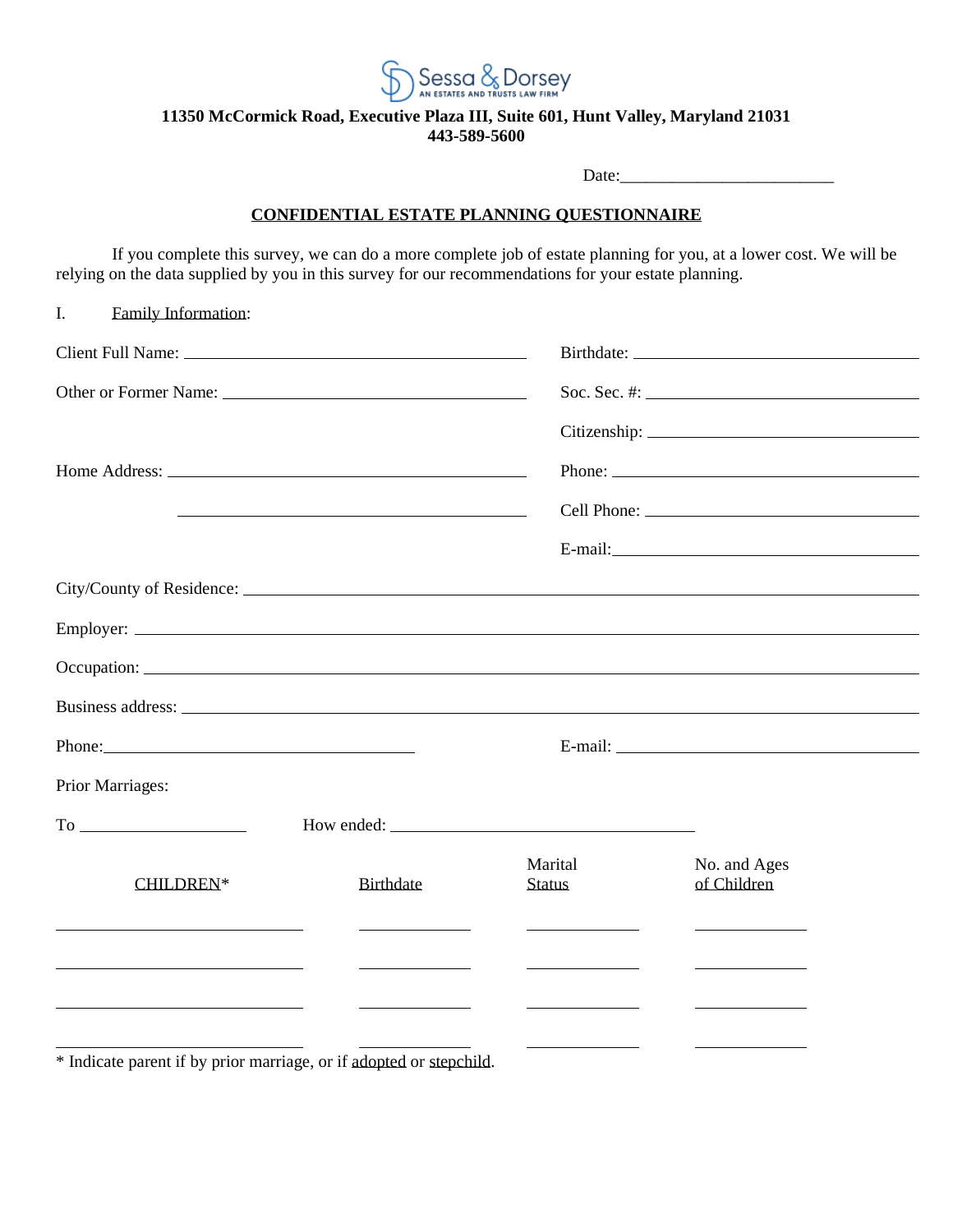OTHER DEPENDENTS: Or those for whom you might someday provide funds, such as aging parents.

<u> The Communication of the Communication</u>

NOTE: Indicate special needs, health problems, etc. of any children or other dependents.

 $\overline{\phantom{a}}$ 

**II. Financial Information:** Fill in the blanks below with the values of the assets listed. If the property is encumbered by a mortgage or lien, note the gross value and then, in parenthesis, the amount of the encumbrance. WARNING: IF DATA SUPPLIED HEREIN IS INACCURATE OR INCOMPLETE, OUR RECOMMENDATIONS BASED ON THE DATA MAY BE INAPPROPRIATE.

### INCOME:

| Salary                                          | $\frac{\sqrt{2}}{2}$        |
|-------------------------------------------------|-----------------------------|
| Approximate Annual Interest Income              | $\sim$                      |
| Approximate Annual Dividend Income              | $\sim$                      |
| <b>Net Real Estate Income</b>                   | $\frac{\text{S}}{\text{S}}$ |
| Partnership Income                              | $\sim$                      |
| Social Security Income                          | $\mathbf{s}$                |
| Alimony                                         | $\frac{\text{S}}{\text{S}}$ |
| TOTAL ANNUAL INCOME<br>PERSONAL-USE ASSETS:     | s                           |
| <b>Checking Accounts</b>                        | $\frac{\text{S}}{\text{S}}$ |
| <b>Savings Accounts</b>                         | $\sim$                      |
| Residence (Fair Market Value)                   | $\frac{\text{S}}{\text{S}}$ |
| Address: No. 1998                               |                             |
| <b>Vacation Property (Fair Market</b><br>Value) | $\mathbf S$ and $\mathbf S$ |
|                                                 |                             |
| <b>Household Furnishings</b>                    | $\mathbb{S}$                |
| Valuables (jewelry, gold,<br>collectibles)      | $\mathbf{s}$                |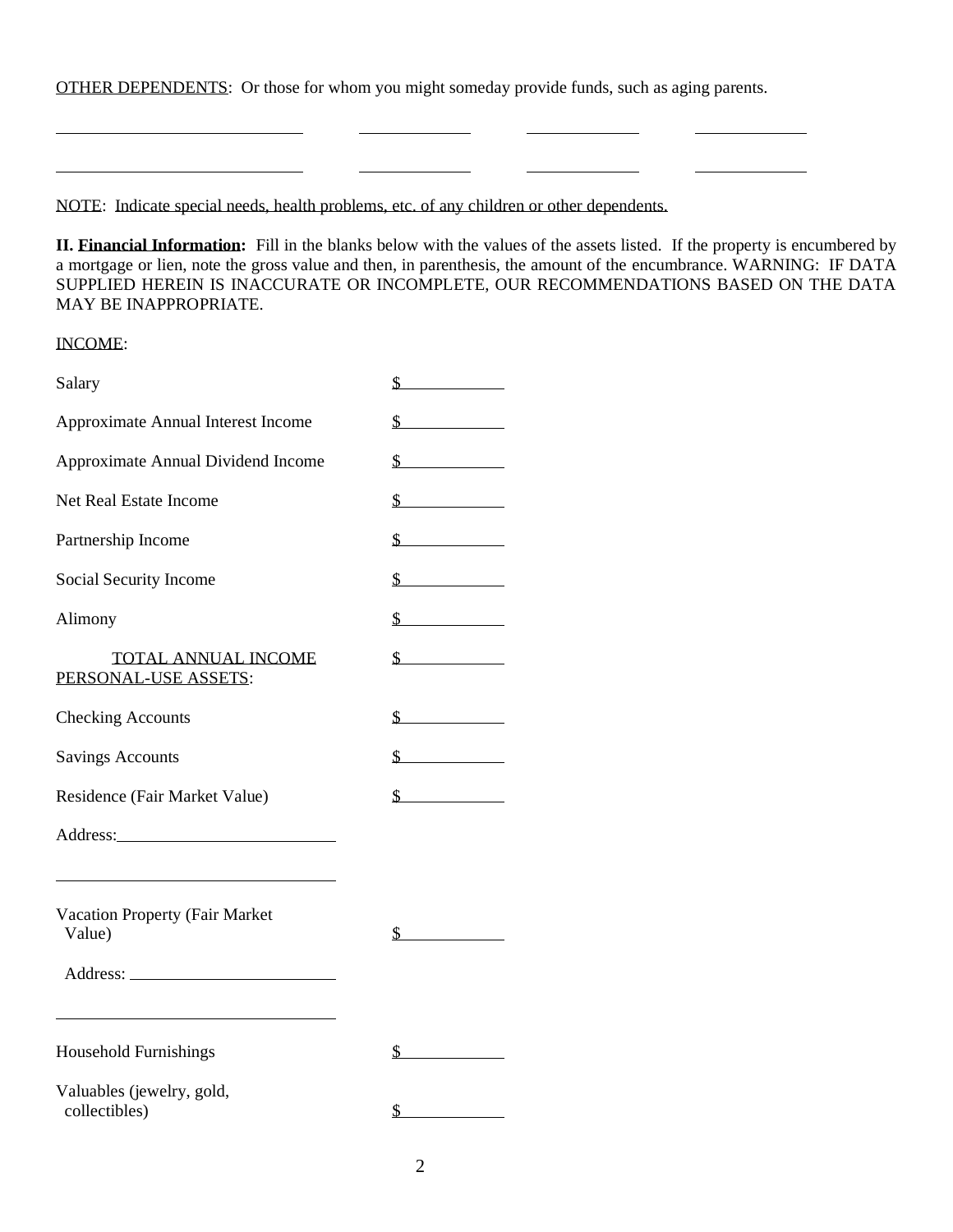Automobiles, boats, etc. \$ INVESTMENT ASSETS: Certificates of Deposit \$ U.S. Savings Bonds \$ Money Markets Shannon Structure Structure Structure Structure Structure Structure Structure Structure Structure Structure Structure Structure Structure Structure Structure Structure Structure Structure Structure Structure Treasury Notes/Bonds \$ Notes Due to You shows see the Second Second Second Second Second Second Second Second Second Second Second Second Second Second Second Second Second Second Second Second Second Second Second Second Second Second Second Se Municipal Bonds \$ Stocks \$ Corporate Bonds \$ Mutual Funds \$ Partnerships \$ Other Real Estate Investments (ground rents, mortgages) \$ Traditional Individual Retirement Accounts \$ Beneficiary: Roth Individual Retirement Accounts \$ Beneficiary: Deferred Compensation Plan (401K, Keogh) \$ Beneficiary: Corporate Retirement Plans (vested amount) \$ Beneficiary: Annuities S Business Interests \$ Other (Specify) \$ TOTAL ASSETS \$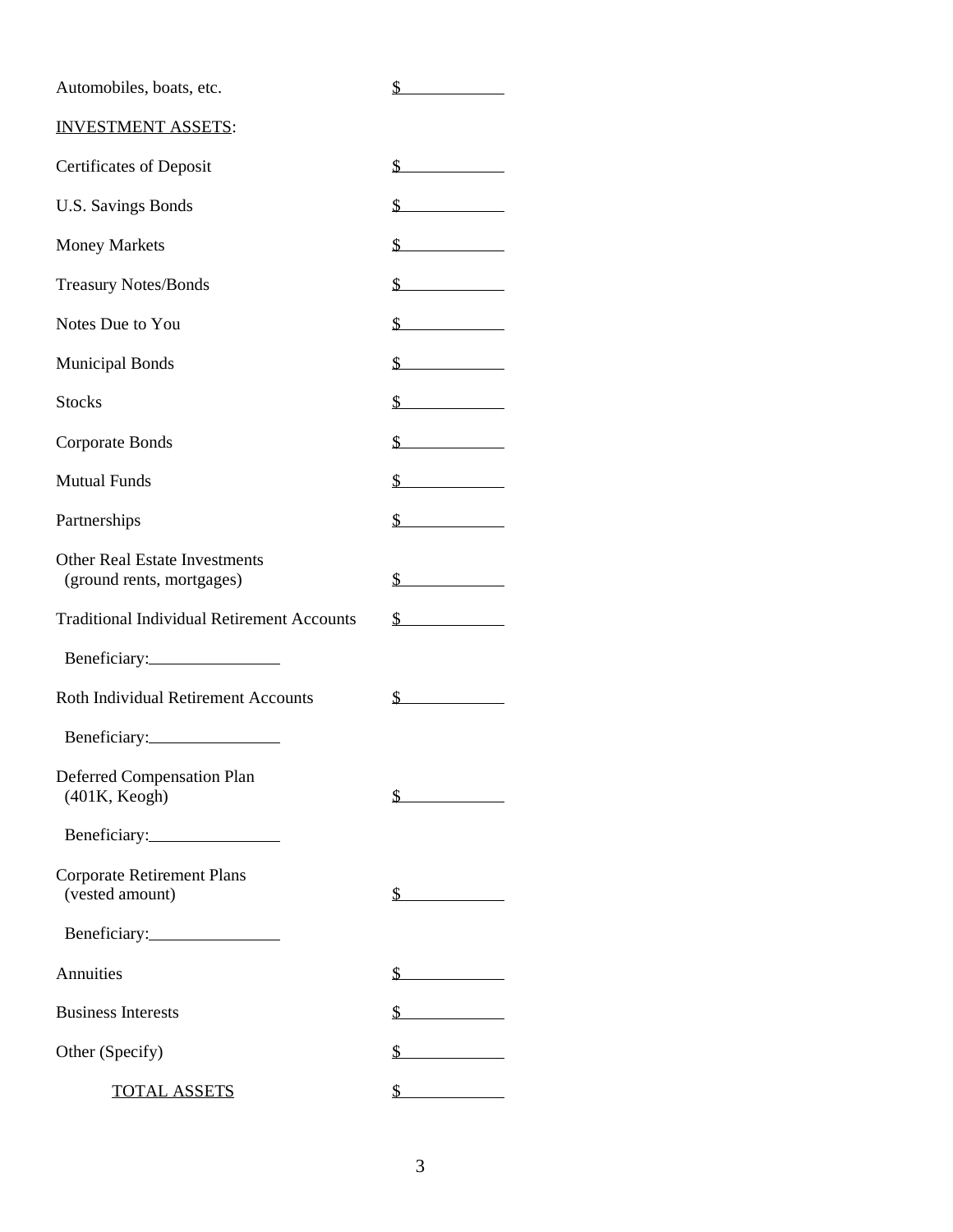# LIABILITIES

|           | Mortgages Outstanding:<br>Residence                       |                                                                                          | $\mathcal{F}$  |                      |             |                              |
|-----------|-----------------------------------------------------------|------------------------------------------------------------------------------------------|----------------|----------------------|-------------|------------------------------|
|           | Other                                                     |                                                                                          | $\mathcal{F}$  |                      |             |                              |
| Car Loans |                                                           |                                                                                          | $\frac{1}{2}$  |                      |             |                              |
|           | Long-Term Liabilities<br>(other than mortgages)           |                                                                                          | $\mathbb{S}$   |                      |             |                              |
|           | <b>TOTAL LIABILITIES</b>                                  |                                                                                          | $\mathbb{S}$   |                      |             |                              |
|           | TOTAL NET WORTH                                           |                                                                                          | $\frac{1}{2}$  |                      |             |                              |
|           | NET INSURANCE PROCEEDS                                    |                                                                                          | $\mathbf{s}$   |                      |             |                              |
|           | <b>ESTIMATED GROSS ESTATE</b>                             |                                                                                          | $\sim$         |                      |             |                              |
| III.      | <b>Business Interests:</b>                                |                                                                                          |                |                      |             |                              |
|           | Operated as:                                              | Sole Proprietorship Partnership<br>Corporation<br>$\begin{tabular}{c} LLC \end{tabular}$ |                | Sub-Chapter S. Corp. |             |                              |
|           | What do you want to happen to your interest when you die? |                                                                                          |                |                      |             |                              |
| IV.       | Life Insurance:                                           |                                                                                          |                |                      |             |                              |
| Company   | Policies owned by you on your life                        | Policy No.                                                                               | Face<br>Amount | Loan                 | Beneficiary | Whole Life<br>or Term        |
| Company   | Policies on life of another owned by you                  | Policy No.                                                                               | Face<br>Amount | Loan                 | Beneficiary | <b>Whole Life</b><br>or Term |
|           |                                                           |                                                                                          |                |                      |             |                              |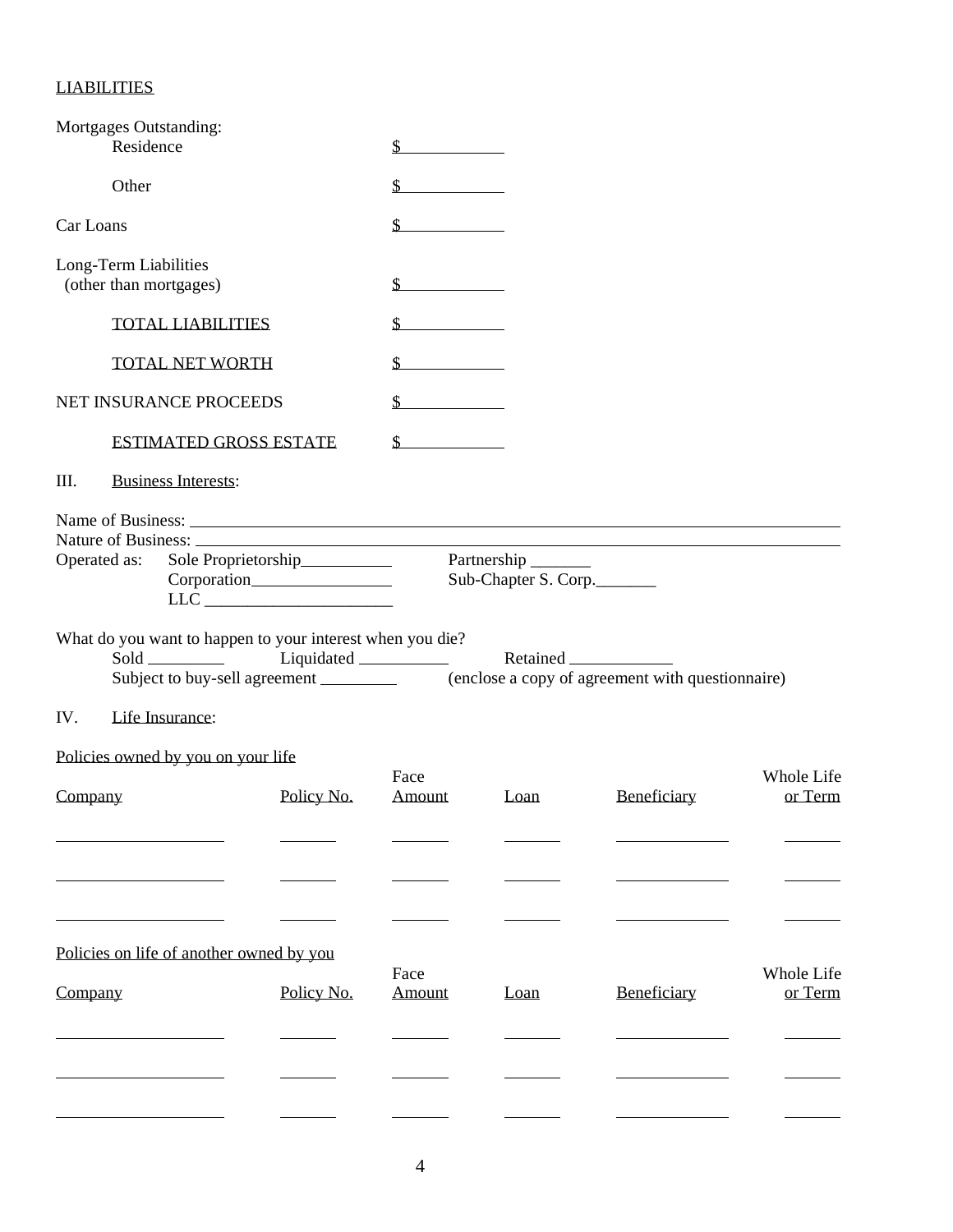## Policies on your life owned by others

Stocks

| Company | Policy No. | Face<br>Amount | Loan | Beneficiary | Whole Life<br>or Term |
|---------|------------|----------------|------|-------------|-----------------------|
|         |            |                |      |             |                       |
|         |            |                |      |             |                       |
|         |            |                |      |             |                       |
|         |            |                |      |             |                       |

V. Trusts and Gifts: Please enclose a copy of trust instrument with this questionnaire. Trusts created by others for your benefit:

| Created by                                                                                   | Year<br>Created                                     | <b>Trustee</b> | Your interest                                                                                                                                                                                                                 | Value |
|----------------------------------------------------------------------------------------------|-----------------------------------------------------|----------------|-------------------------------------------------------------------------------------------------------------------------------------------------------------------------------------------------------------------------------|-------|
| Trusts created by you:<br>Created by                                                         | Year<br>Created                                     | Trustee        | Your interest                                                                                                                                                                                                                 | Value |
| Prior gifts of more than the annual exclusion amount per calendar year:<br><b>Year Given</b> | To Whom                                             |                | Amount                                                                                                                                                                                                                        |       |
| Have gift tax returns ever been filed? __<br>VI.                                             | <b>Location of Documents and Other Information:</b> |                |                                                                                                                                                                                                                               |       |
| Current Will and Codicil:                                                                    |                                                     |                | <u> 1989 - Johann Stoff, deutscher Stoffen und der Stoffen und der Stoffen und der Stoffen und der Stoffen und der</u>                                                                                                        |       |
|                                                                                              |                                                     |                | Divorce decree or separation agreement <sup>*</sup>                                                                                                                                                                           |       |
|                                                                                              |                                                     |                |                                                                                                                                                                                                                               |       |
|                                                                                              |                                                     |                |                                                                                                                                                                                                                               |       |
|                                                                                              |                                                     |                |                                                                                                                                                                                                                               |       |
|                                                                                              |                                                     |                |                                                                                                                                                                                                                               |       |
|                                                                                              |                                                     |                |                                                                                                                                                                                                                               |       |
| Gift tax returns*                                                                            |                                                     |                |                                                                                                                                                                                                                               |       |
|                                                                                              |                                                     |                | Income tax returns expected that the contract of the state of the state of the state of the state of the state of the state of the state of the state of the state of the state of the state of the state of the state of the |       |
| Life Insurance policies*                                                                     |                                                     |                |                                                                                                                                                                                                                               |       |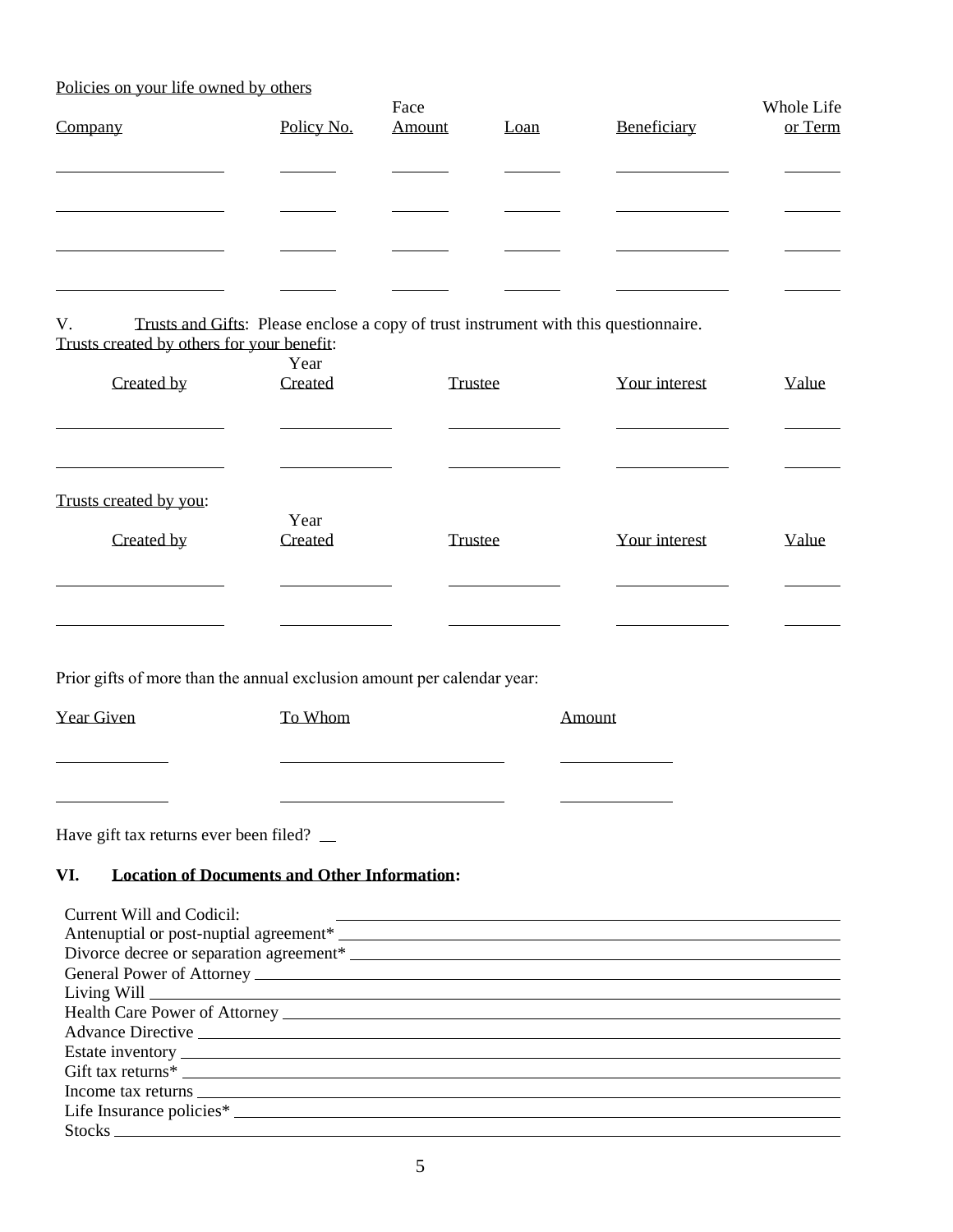| Business Records <u>and</u> the second state of the second state of the second state of the second state of the second state of the second state of the second state of the second state of the second state of the second state of |
|-------------------------------------------------------------------------------------------------------------------------------------------------------------------------------------------------------------------------------------|
| Partnership/Shareholder agreement*                                                                                                                                                                                                  |
|                                                                                                                                                                                                                                     |

\* Please enclose a copy with this questionnaire.

### **VII. Pre-conference Considerations:**

- A. Please review your existing Will and note which provisions may still apply and which should be changed.
- B. Please bring a copy of any trust documents in which you are involved either as creator, beneficiary or trustee to the conference. If you are named as a Trustee under someone else's will or trust and have the right to designate your successor, please note the name and address of the individual you want to name as your successor.
- C. If you hold a power of appointment from a will or trust, or you have released any power of appointment, please bring copies of the documents to the conference.
- D. Please note whether you wish to make any bequests of specific property to anyone in your Will.
- E. Please note whether you wish to make any bequests to charities in your Will.
- F. Please indicate if you will be receiving an inheritance in the future from a family member or other source.
- G. Please provide any specific burial/cremation instructions, including the location of any cemetery lot to be used at your death.
- H. Who would you choose to probate your Will, collect and administer your assets and distribute your estate to your beneficiaries (i.e., your executor/personal representative)?